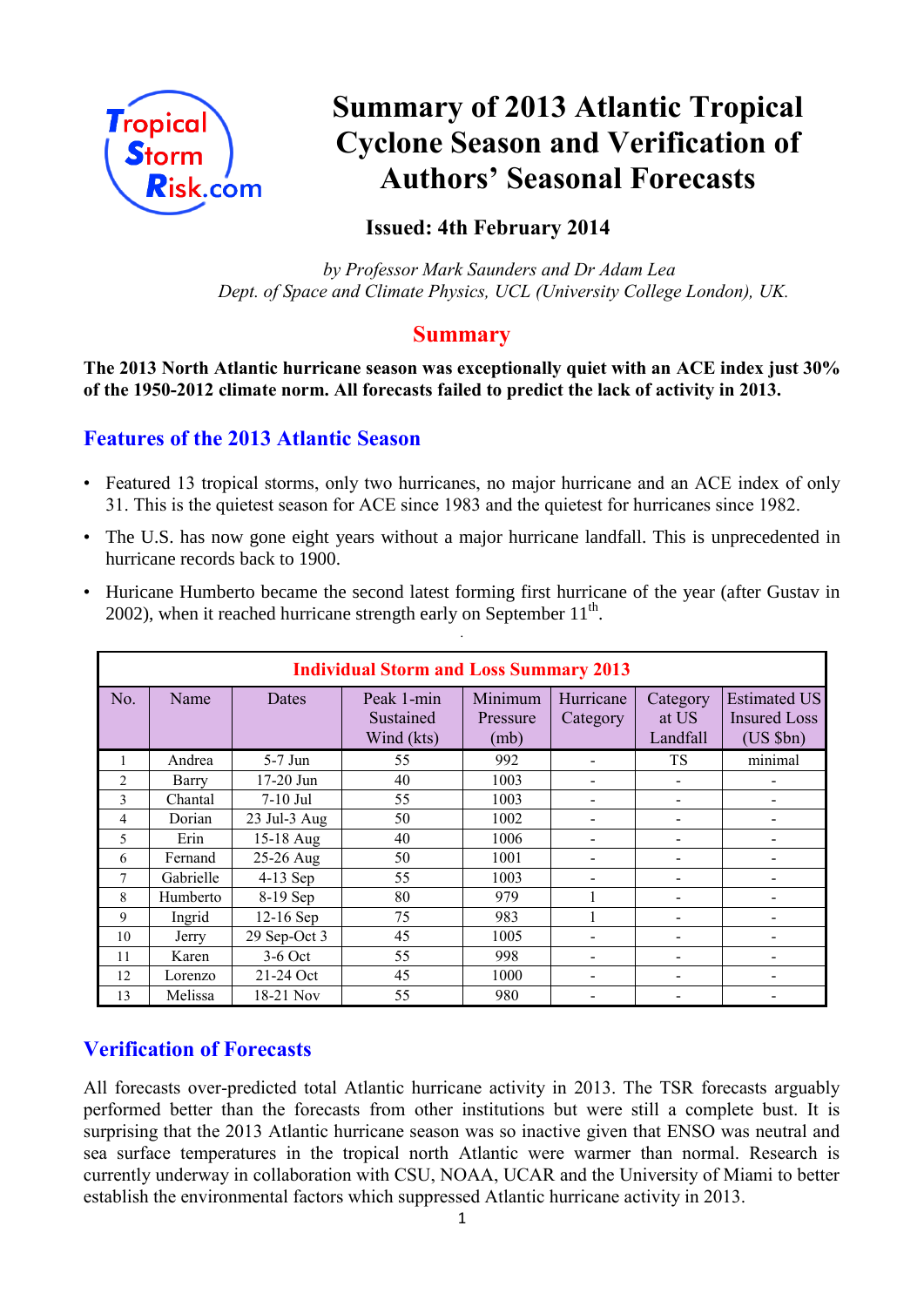U.S. and Lesser Antilles landfalling activity was well below the long term climatology. Forecasts over-predicted U.S. landfalling activity and to a lesser extent over-predicted Lesser Antilles landfalling activity at all leads. This over-prediction is consistent with a significant over-prediction of total Atlantic basin activity in 2013.

| <b>Atlantic ACE Index and System Numbers 2013</b> |             |                     |                                    |                 |                       |  |
|---------------------------------------------------|-------------|---------------------|------------------------------------|-----------------|-----------------------|--|
|                                                   |             | <b>ACE</b><br>Index | Named<br>Tropical<br><b>Storms</b> | Hurricanes      | Intense<br>Hurricanes |  |
| Average Number $(\pm SD)$ (1950-2012)             |             | 103 $(\pm 59)$      | $10.8 (\pm 4.4)$                   | 6.3 $(\pm 2.7)$ | $2.7 \ (\pm 1.9)$     |  |
| Actual Number 2013                                |             | 31                  | 13                                 | $\overline{2}$  | 0                     |  |
|                                                   | 6 Aug 2013  | 121 $(\pm 38)$      | 14.8 $(\pm 2.9)$                   | 6.9 $(\pm 1.8)$ | 3.0 $(\pm 1.2)$       |  |
|                                                   | 5 Jul 2013  | 112 $(\pm 44)$      | 14.5 $(\pm 3.4)$                   | $6.7 (\pm 2.2)$ | 3.1 $(\pm 1.4)$       |  |
|                                                   | 4 Jun 2013  | 134 $(\pm 47)$      | $15.6 (\pm 3.6)$                   | 7.7 $(\pm 2.4)$ | 3.5 $(\pm 1.5)$       |  |
| TSR Forecasts $(\pm SD)$                          | 24 May 2013 | 130 $(\pm 51)$      | 15.3 $(\pm 3.9)$                   | 7.5 $(\pm 2.7)$ | 3.4 $(\pm 1.5)$       |  |
|                                                   | 5 Apr 2013  | 131 $(\pm 55)$      | 15.2 $(\pm 4.1)$                   | 7.5 $(\pm 2.8)$ | 3.4 $(\pm 1.6)$       |  |
|                                                   | 5 Dec 2012  | 134 $(\pm 56)$      | 15.4 $(\pm 4.3)$                   | 7.7 $(\pm 2.9)$ | 3.4 $(\pm 1.6)$       |  |
|                                                   | 2 Aug 2013  | 150                 | 18                                 | 8               | 3                     |  |
| <b>CSU</b> Forecasts                              | 3 Jun 2013  | 165                 | 18                                 | 9               | 4                     |  |
|                                                   | 10 Apr 2013 | 165                 | 18                                 | $\mathbf Q$     | 4                     |  |
|                                                   | 23 May 2013 | 111-190             | $13 - 20$                          | $7 - 11$        | $3-6$                 |  |
| <b>NOAA Forecast</b>                              | 8 Aug 2013  | 111-176             | $13-19$                            | $6-9$           | $3 - 5$               |  |
| UK Met Office<br>Forecast                         | 15 May 2013 | 130 $(\pm 54)$      | 14 $(±4)$                          | $9 (+5)$        |                       |  |
| Institute of                                      | 1 Aug 2013  |                     | 18                                 | 9               |                       |  |
| Meteorology, Cuba                                 | 4 May 2013  |                     | 17                                 | 9               |                       |  |

| MDR, Caribbean Sea and Gulf of Mexico ACE Index and Numbers 2013 |             |                     |                                    |                 |                              |  |
|------------------------------------------------------------------|-------------|---------------------|------------------------------------|-----------------|------------------------------|--|
|                                                                  |             | <b>ACE</b><br>Index | Named<br>Tropical<br><b>Storms</b> | Hurricanes      | Intense<br><b>Hurricanes</b> |  |
| Average Number $(\pm SD)$ (1950-2012)                            |             | 81 $(\pm 58)$       | 7.4 $(\pm 3.5)$                    | 4.4 $(\pm 2.5)$ | 2.4 $(\pm 1.8)$              |  |
| Actual Number 2013                                               |             | 27                  | 10                                 |                 | $\Omega$                     |  |
| TSR Forecast $(\pm SD)$                                          | 6 Aug 2013  | $96 (\pm 41)$       | $10.0 (\pm 2.4)$                   | 5.0 $(\pm 1.5)$ | $2.6 \ (\pm 1.1)$            |  |
|                                                                  | 4 Jul 2013  | $88 (\pm 42)$       | $9.2 \ (\pm 2.4)$                  | 4.8 $(\pm 1.7)$ | $2.7 \ (\pm 1.3)$            |  |
|                                                                  | 4 Jun 2013  | 110 $(\pm 43)$      | $10.3 \ (\pm 2.6)$                 | 5.8 $(\pm 1.9)$ | 3.1 $(\pm 1.3)$              |  |
|                                                                  | 24 May 2013 | $106 (\pm 48)$      | $10.0 (\pm 3.0)$                   | 5.6 $(\pm 2.2)$ | 3.0 $(\pm 1.4)$              |  |
|                                                                  | 5 Apr 2013  | $72 (\pm 52)$       | 7.4 $(\pm 3.3)$                    | 3.9 $(\pm 2.4)$ | $2.3 \ (\pm 1.5)$            |  |